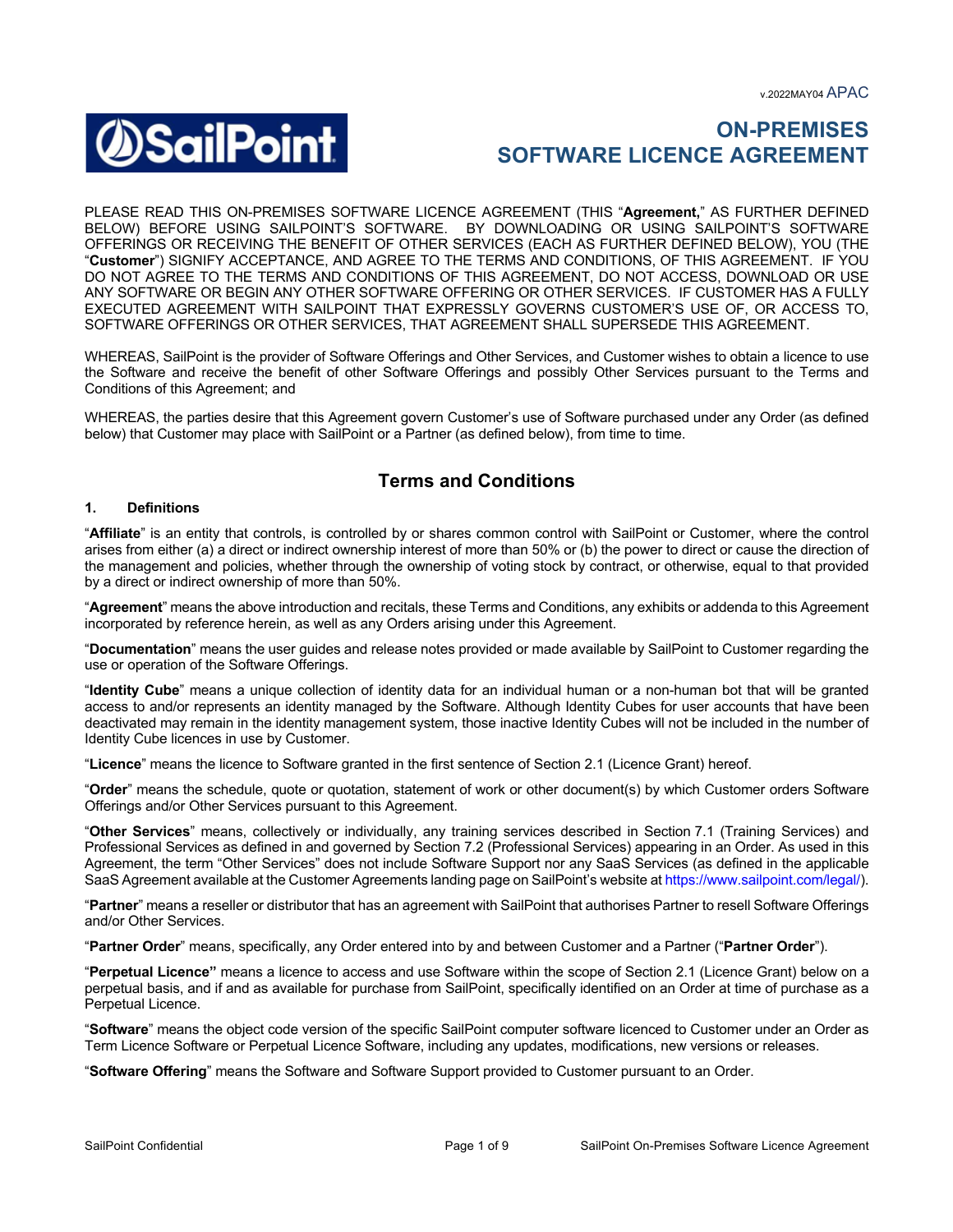"**Software Support**" means the Software support and maintenance services provided for the Software to Customer in accordance with this Agreement (including the applicable Order) as described in the SailPoint Support and Maintenance Policy found at the Customer Agreements landing page under Associated Documentation on SailPoint's website at https://www.sailpoint.com/legal/.

"**Term Licence**" means a licence to install and use Software within the scope of Section 2.1 (Licence Grant) below on a subscription basis for finite period of time typically measured in multiple annual increments and stated on an Order at time of purchase as the applicable Term.

"**Term**" means the period(s) specified in an Order during which Customer will have a Licence (and/or access to Software Support or Other Services), as the same may be renewed or extended in accordance with the Order and Section 10.1 (Agreement & Term Renewal) hereof.

#### **2. Grants.**

- **2.1. Licence Grant.** During the Term of any Software Licence purchased by Customer and subject to these Terms and Conditions, SailPoint grants Customer a limited, non-exclusive, non-transferable (except as otherwise set forth herein), non-sublicensable licence to (a) install, execute, copy, display or otherwise use the Software solely for Customer's internal business purposes and in accordance with the Documentation and solely for the number of Identity Cubes specified on one or more Orders and (b) use the Documentation solely with and for the Software. Customer may make a reasonable number of copies of the Software in machine-readable form solely for archive or backup purposes in accordance with Customer's standard archive or backup policies and procedures. Customer's use of the Software to manage greater than the number of Identity Cubes included in a purchased Licence is prohibited and any such use will be subject to additional Licence fees.
- **2.2. Third Party Use.** The Software may only be used by employees of Customer or contractor/agents of Customer who are acting on behalf of Customer by providing implementing, consulting or outsourcing services and are under a written agreement with Customer that will protect the Software similarly to the protections and restrictions stated under this Agreement.

#### **3. Title and Restrictions**

- **3.1. Title and Copyright.** This Agreement confers no ownership rights to Customer and is not a sale of any rights in the Software, the Documentation, or the media on which either is recorded or printed. Customer does not acquire any rights, express or implied, in the Software or the Documentation, other than those rights as a licensee specified in this Agreement. All Software and Documentation furnished by SailPoint, and all copies thereof made by Customer and all compilations, derivative products, programmatic extensions, patches, revisions, and updates made by either party, and any, patent rights, copyrights, trade secrets, trademarks, trade names, service marks, designs or design marks or proprietary inventions, designs and information included within any of the items described above are and shall remain the property of SailPoint or SailPoint's licensors, as applicable. Customer agrees not to claim or assert title to or ownership of the Software or the Documentation. Customer will not remove or alter any copyright or proprietary notice from copies of the Software or the Documentation, and copies made by or for Customer shall bear all copyright, trade secret, trademark and any other intellectual property right notices appearing on the original copies.
- **3.2. Restrictions.** Customer will not, nor allow any third party to, reverse engineer, decompile or attempt to discover any source code or underlying ideas or algorithms of any Software. Except as mutually agreed to in writing as an exception under this Agreement, Customer will not, nor allow any third party to modify, lease, lend, use for timesharing or service bureau purposes or otherwise use or allow others to use Software for the benefit of any third party. Customer agrees to promptly report to SailPoint any violations of these provisions by Customer's employees, consultants or agents of which Customer is aware.

#### **4. Orders and Delivery**

- **4.1. Orders.** Customer may purchase a licence to a Software Offering and/or Other Services by either (a) entering into an Order with SailPoint directly or (b) entering into an Order with a Partner that is subsequently acknowledged by SailPoint to Customer in writing (including by SailPoint sends sending a delivery notice to Customer via email). Customer may order additional Software Offerings and/or Other Services by executing a follow-on Order as contemplated in this Section 4.1. All Software Offerings and/or Other Services ordered by Customer through either SailPoint or a Partner shall be governed exclusively by this Agreement and, subject to Section 13.6 (Assignment), the applicable Order.
- **4.1.1. Orders with SailPoint**. A purchase order issued by Customer shall be in writing and identify the Software being ordered, the shipping and invoicing locations, and shall be subject to acceptance by SailPoint. In the event Customer does not issue a purchase order, a new Order shall be executed by Customer and SailPoint to evidence the Order.
- **4.1.2. Partner Orders**. All Partner Orders will be subject to pricing mutually agreed to between Customer and Partner.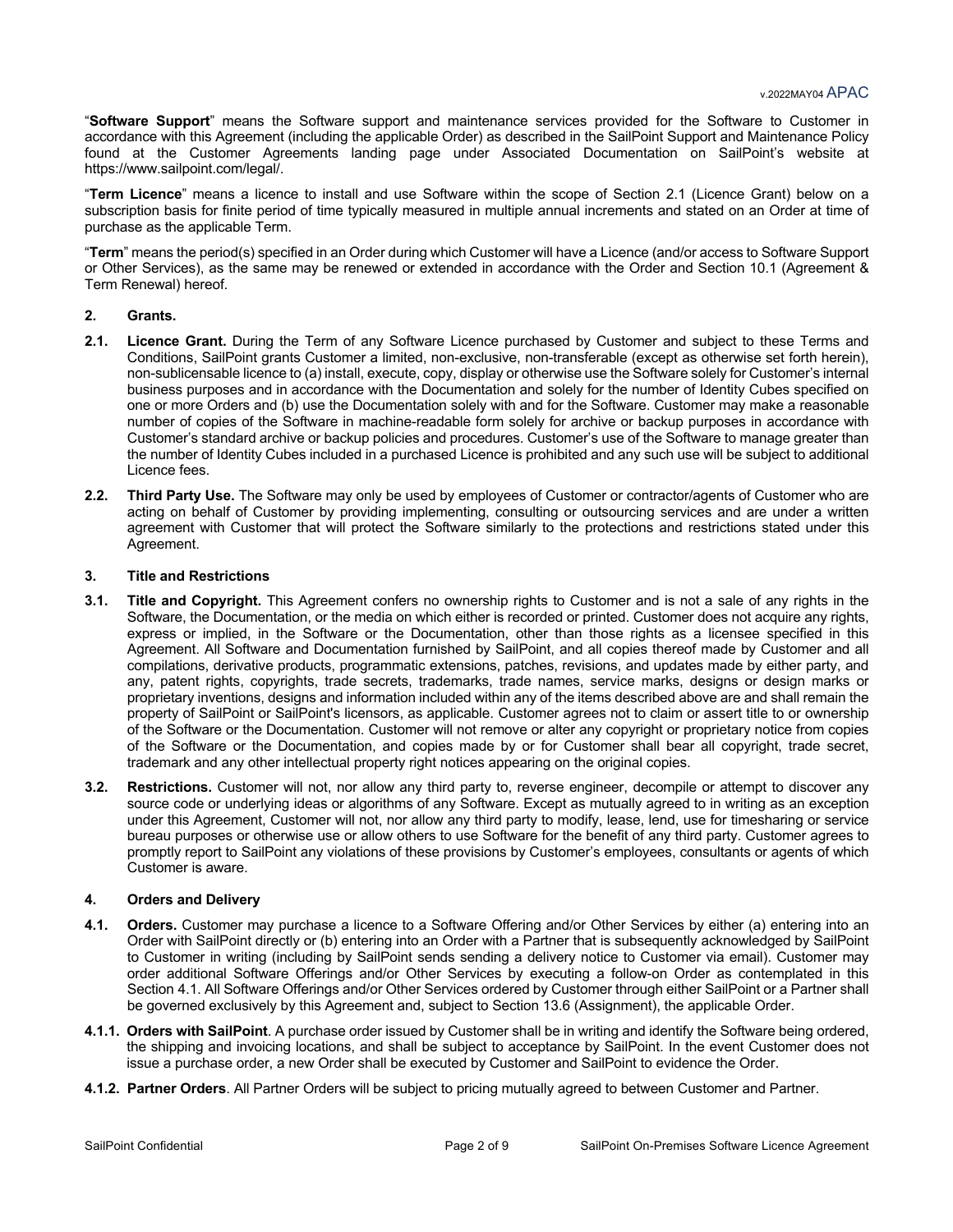**4.2. Delivery.** SailPoint shall fulfil Orders by delivering Software and Documentation via access to electronic download, subject to the receipt by SailPoint of all required documentation. Customer's Order shall be considered delivered on the date that SailPoint emails Customer instructions for downloading the Software and Documentation. Thereafter, Customer shall be responsible for and bear all expenses (including without limitation, taxes) related to making the permitted number of copies of the Software and distributing the copies as permitted in this Agreement. Customer will be the importer of record for the Software.

#### **5. Price and Payment**

**5.1. Price.** The fees and payment schedule for the Software Offering and Other Services are as set forth in an Order. The fees required to be paid hereunder do not include any amount for taxes, duties or import/export fees. If withheld by a government entity, Customer shall reimburse SailPoint and hold SailPoint harmless for all sales, use, VAT, excise, property, or other taxes or levies, duties or import/export fees which SailPoint is required to collect or remit to applicable tax authorities (including any interest or penalties thereon). Unless Customer provides SailPoint a valid exemption certification from the applicable taxing authority, Customer shall pay to SailPoint or its agents the amount of the tax.

#### **5.2. Payment.**

- **5.2.1. Direct Purchases from SailPoint**. Unless otherwise provided in the Order, SailPoint shall invoice Customer for all fees described therein on or promptly following the Order effective date. For any Software Offering or Other Services ordered by Customer directly through SailPoint, Customer shall pay all invoices within thirty (30) days from date of invoice. Except as expressly provided otherwise herein, fees are non-refundable, non-cancellable and not subject to set-off. If any fees remain unpaid by their due date, in addition to any other rights or remedies it may have under this Agreement or by matter of law, (i) SailPoint reserves the right to suspend any Software Offering and/or Other Services upon thirty (30) days written notice to Customer until the amounts are paid in full and (ii) the unpaid fees may accrue interest at the rate of the lesser of one and one-half percent (1.5%) of the outstanding balance per month or the maximum rate permitted by law from the date the fees were due until the date paid. Further, Customer shall be responsible for all costs and expenses associated with SailPoint's collection of the fees, including, without limitation, reasonable attorneys' fees that SailPoint may incur in connection with the collection efforts. Suspension or termination pursuant to this section shall not release Customer of its payment obligations under this Agreement or extend the term of the applicable Order. All fees are in U.S currency. Customer's obligations to pay fees incurred prior to the expiration of termination of this Agreement shall survive the expiration or termination of this Agreement
- **5.2.2. Purchases Through a Partner**. For any Software Offering and/or Other Services ordered by Customer through a Partner, the pricing and payment terms will be established through a Partner Order and all payments will be made directly to Partner. If a Partner is entitled to terminate or suspend any Software Offering and/or Other Services ordered by Customer pursuant to a Partner Order and Partner notifies SailPoint of the event, SailPoint may suspend or terminate the Software Offering or Other Services identified by the Partner. Subsequently, if Partner notifies SailPoint that Customer is entitled to reinstatement of the Software Offering or Other Services ordered by Customer pursuant to the Partner Order, and Customer is otherwise in compliance with the terms of this Agreement, SailPoint shall reinstate the Software Offering or Other Services as soon as reasonably practicable. SailPoint shall not be liable to Customer or to any third party for any liabilities, claims, or expenses arising from or relating to any suspension or termination of any Software Offering or Other Services in accordance with this Section 5.2.2.

# **6. Software Support.**

Subject to Customer's payment of all applicable fees, SailPoint shall provide Software Support to Customer in accordance with the terms and conditions of this Agreement during the Term of any Order that includes an entitlement to Software Support. SailPoint provides Software Support and associated Documentation in the English language.

#### **7. Other Services.**

- **7.1. Training Services.** SailPoint will provide training services on a per-quote basis as requested by Customer. Customer shall approve SailPoint's quote prior to the commencement of any training services. If Customer purchases Professional Services other than as part of a subscription plan, SailPoint will invoice Customer monthly in arrears as SailPoint provides training services based on an approved quote. Unless otherwise stated in the Order, the training services shall exclude travel and living expenses.
- **7.2. Professional Services.** Customer may purchase professional services ("**Professional Services**") from SailPoint on a time and materials basis. The following terms and conditions shall apply to professional services performed for Customer by or on behalf of SailPoint:
	- a. **Scope of Professional Services**. Professional Services will be documented in a Statement of Work (**"SOW"**). The Software provided under this Agreement is not custom software but is standard commercial software and the scope of Professional Services provided hereunder shall consist solely of (i) program planning, (ii) Software deployment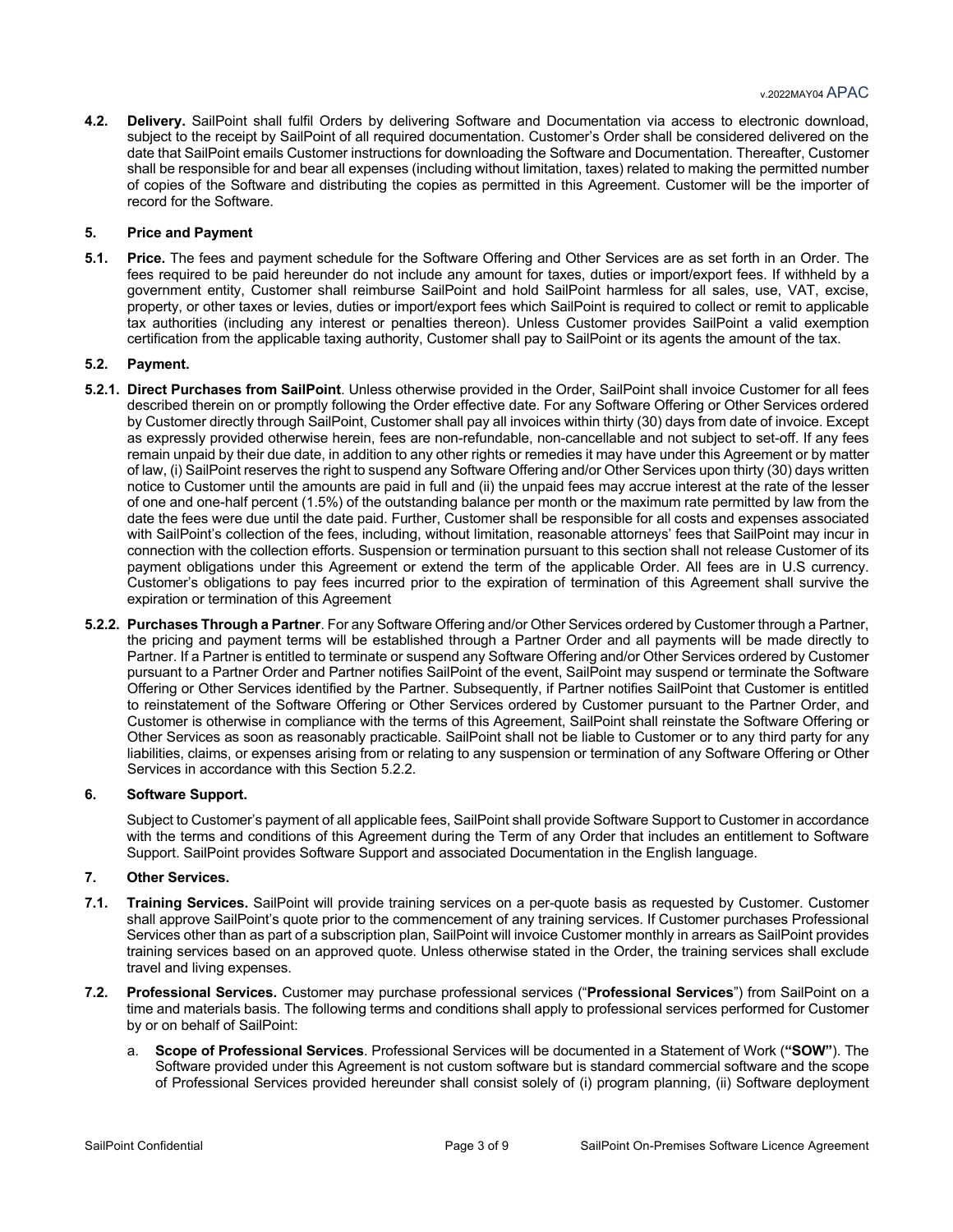assistance, (iii) interface adapter efforts, and/or (iv) formal or non-formal software training. Professional Services provided to Customer by SailPoint shall not constitute works for hire.

- b. **Term of Professional Services**. Professional Services will begin and terminate on the dates or times described in a mutually executed SOW, unless earlier terminated in accordance with this Agreement.
- c. **Fees and Expenses**. Fees for Professional Services are described in a SOW or an Order. SailPoint may issue invoices on a monthly basis for Professional Services actually performed or in accordance with a payment schedule documented in a SOW or Order. SailPoint shall invoice Customer, and Customer shall pay, all actual and reasonable expenses for travel, food and lodging which are directly related to the performance of Professional Services.
- d. **Termination or delay of Professional Services**. Customer may terminate Professional Services by giving ten (10) days prior written notice to SailPoint; termination shall be effective ten (10) days after SailPoint's receipt of the notice. If Customer delays the scheduled start of contracted Professional Services, Customer shall reimburse SailPoint for any actual non-refundable costs incurred (including for expenses and contractors) due to the delay. If Customer terminates Professional Services before the agreed end of a Professional Services engagement as set forth in a mutually executed SOW, Customer shall pay SailPoint for any Professional Services completed but not yet paid for prior to the termination date, as well as reasonable and actual costs (including for expenses and contractors) incurred by SailPoint through the effective date of the termination.
- e. **SailPoint Proprietary Information**. All SailPoint Proprietary Information and all right, title and interest, including, without limitation, all patents, copyrights, and trade secret rights anywhere in the world, and all other intellectual property and rights in connection therewith shall be the sole property of and remain with SailPoint or its licensors, as applicable. SailPoint Proprietary Information includes, but is not limited to, Software and related documentation and any modifications thereto developed in whole or in part by Professional Services. Except for the licence use rights otherwise expressly provided in this Agreement, no right, title or interest in SailPoint Software is granted hereunder.
- f. **Independent Contractors**. SailPoint is an independent contractor and is solely responsible for all taxes, withholdings, and other similar statutory obligations, including but not limited to, Worker's Compensation Insurance. Nothing herein shall form or be construed to form a joint venture or partnership.
- g. **Performance Standards**. SailPoint's performance of Professional Services under this Agreement will be conducted with standards of practice common in the industry for similar services. While performing Professional Services at Customer's site, SailPoint will comply with all applicable Customer network and safety rules, guidelines and policies that do not conflict with the terms of this Agreement and any attachments hereto
- h. **Consent to Subcontract**. Customer hereby consents for SailPoint to subcontract Professional Services to persons or companies qualified and certified by SailPoint to provide Other Services on SailPoint's behalf.

#### **8. Software Warranty and Conditions.**

- **8.1. Product Warranty.** SailPoint warrants that the Software will materially conform to the accompanying Documentation for a period of ninety (90) days from the date of initial delivery. If during the warranty period the Software does not materially conform to the Documentation, then Customer's exclusive remedy under this provision will be to have SailPoint, at SailPoint's sole expense and option, either repair, replace, or refund (on a pro rata basis) the amount paid by Customer for the nonconforming Software as follows. If SailPoint elects to provide a refund as the remedy for nonconforming Software for which Customer has paid Term Licence fees for the current annual period, then SailPoint shall refund to Customer an amount equal to the licence fees paid by Customer for the remainder of the current annual period of the Term Licence, pro-rated from the date SailPoint received Customer's written notice detailing the nonconforming Software ("**Notification Date**"). If SailPoint elects to provide a refund as the remedy for nonconforming Software for which Customer has paid the applicable Perpetual Licence fee, then SailPoint shall refund to Customer (i) for the Perpetual Licence, an amount equal to a pro-rated portion of the Perpetual Licence fee calculated from the Notification Date using five-year straight line depreciation from the date of the applicable Perpetual Licence purchase and (ii) an amount equal to the fees paid by Customer for the remainder of the current paid-up period of Software Support for the nonconforming Software, pro-rated from the Notification Date. If SailPoint refunds the applicable fees in accordance with the foregoing, Customer's Licence to use the nonconforming Software shall be revoked and Customer shall comply with the obligations set forth in Section 10.3 (Effect of Termination) below. This warranty shall not apply if: (a) the Software is not used in accordance with SailPoint's Documentation and instructions; (b) the Software nonconformance has been caused by any of Customer's malfunctioning equipment or Customer-provided software; or (c) Customer has made modifications to the Software not expressly authorised in writing by SailPoint.
- **8.2. Warranty Disclaimer. THIS WARRANTY IS IN LIEU OF ALL OTHER WARRANTIES AND IS THE ONLY WARRANTY GRANTED BY SAILPOINT WITH RESPECT TO THE SOFTWARE OFFERING, DOCUMENTATION OR OTHER SERVICES. REGARDING THIS AGREEMENT OR ANY SOFTWARE LICENCED HEREUNDER, THERE ARE NO OTHER EXPRESS OR IMPLIED WARRANTIES OR CONDITIONS, ORAL OR WRITTEN, INCLUDING BUT NOT LIMITED TO THOSE OF MERCHANTABILITY OR FITNESS FOR A PARTICULAR PURPOSE OR SATISFACTORY**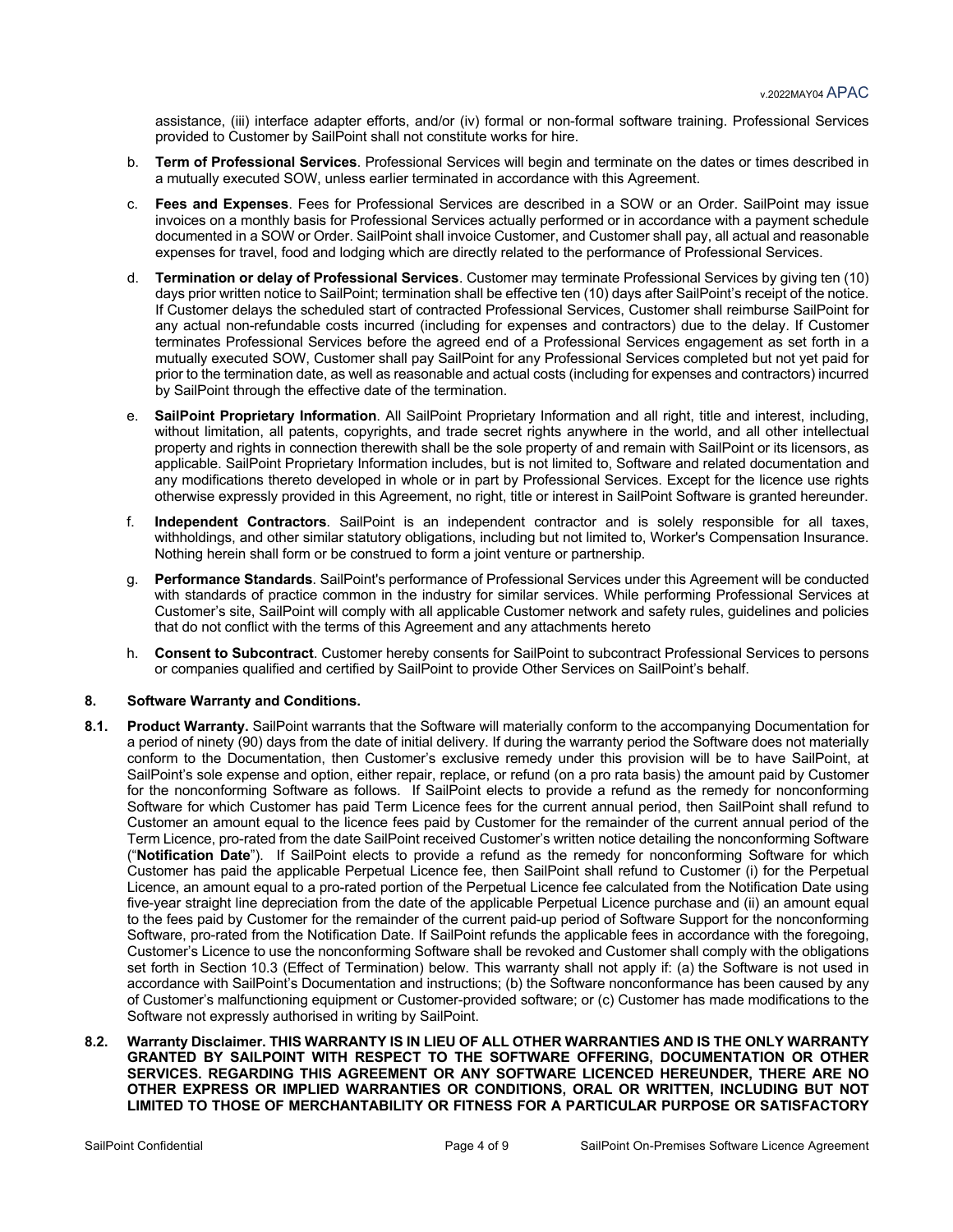#### **QUALITY. SAILPOINT DOES NOT WARRANT UNINTERRUPTED OR ERROR-FREE OPERATION OF THE SOFTWARE OR THAT ALL SOFTWARE DEFECTS CAN BE CORRECTED.**

#### **9. Confidentiality**.

**9.1. Treatment of Confidential Information.** Each party acknowledges that while this Agreement remains in effect, it may be entrusted with information from the other and agrees that it shall use commercially reasonable efforts to protect the confidentiality thereof. As used in this Agreement, "**Confidential Information**" means all proprietary, non-public information disclosed by a party (the "**Disclosing Party**") to the other party (the "**Receiving Party**"), directly or indirectly, which, (a) if in written, graphic, machine-readable or other tangible form, is marked as "confidential" or "proprietary," (b) if disclosed orally or by demonstration, is identified at the time of initial disclosure as confidential and is confirmed in writing to the Receiving Party to be "confidential" or "proprietary" within thirty (30) days of the disclosure, or (c) reasonably appears to be confidential or proprietary because of the circumstances of disclosure and the nature of the information itself, terms of this Agreement, each Order, Other Services and Documentation, business and marketing plans, technology and technical information, product designs, and business processes of either party.

#### **9.2.** "**Confidential Information**" does not include information that:

- i. is known publicly at the time of the disclosure by the Disclosing Party or becomes known publicly after disclosure through no fault of the Receiving Party;
- ii. is known to the Receiving Party at the time of disclosure by the Disclosing Party due to previous receipt from a source that was not bound by confidentiality obligations to the Disclosing Party at that time; or
- iii. is independently developed by the Receiving Party without use of or reference to the Confidential Information as demonstrated by the written records of the Receiving Party.
- **9.3.** The Receiving Party shall not (a) use the Confidential Information of the Disclosing Party except to exercise its rights and perform its obligations under this Agreement or (b) disclose the Confidential Information to any third party, except those of its employees, service providers, agents, and representatives who are subject to confidentiality obligations at least as stringent as the obligations set forth herein and have a "need to know" in order to carry out the purpose of this Agreement. The Receiving Party shall use at least the same degree of care it uses to protect its own confidential information of like nature, but not less than a reasonable degree of care, to protect the Confidential Information of the Disclosing Party.
- **9.4.** The Receiving Party may disclose Confidential Information of the Disclosing Party to the extent the disclosure is required by law or order of a court or other governmental authority; provided that the Receiving Party shall use commercially reasonable efforts to promptly notify the Disclosing Party prior to the disclosure to enable the Disclosing Party to seek a protective order or otherwise prevent or restrict the disclosure.
- **9.5. Remedies.** The parties agree that monetary damages may be insufficient to fully compensate either party for its losses in the event the other party violates the confidentiality provisions of this Agreement. Upon any actual or threatened violation by the Receiving Party, the Disclosing Party may be entitled to seek preliminary and other injunctive relief against the violation, in addition to any other rights or remedies that the Disclosing Party may have at law or in equity.

#### **10. Term and Termination**.

- **10.1. Agreement & Term Renewal.** This Agreement shall be in effect during the Term of any Order governed by this Agreement and shall continue in effect for so long as there is an Order arising under this Agreement with a current Term unless the Agreement or all Orders are terminated as set forth herein. At the end of an Order's Term, Customer may renew the Term by executing a follow-on Order referencing this Agreement with fees to be agreed between: (i) SailPoint and Customer for Software Offering(s) or Other Services purchased by Customer directly through SailPoint; or (ii) Partner and Customer for Software Offering(s) or Other Services purchased by Customer through a Partner.
- **10.2. Termination.** This Agreement and any Order(s) executed hereunder may be terminated (i) by mutual agreement of SailPoint and Customer, (ii) by either party if the other party commits a material breach of this Agreement and fails to cure the breach within thirty (30) days following receipt of breach notice, or (iii) by either party if the other party becomes insolvent or is adjudged as bankrupt; makes an assignment for the benefit of creditors; has a receiver appointed; or files a petition of bankruptcy.
- **10.3. Effect of Termination.** Upon termination of this Agreement or expiration or termination of an Order, all rights granted to Customer for the Licence(s) purchased under the Order shall cease and Customer shall immediately: (i) cease using the applicable Software and Documentation, (ii) uninstall and delete all copies of the Software together with all Documentation and other materials associated with the Software from all systems operated by or on behalf of Customer, (iii) cease using the Software Support associated with the applicable Licence(s), and (iv) give SailPoint a written certification that Customer has complied with all of the foregoing obligations. If this Agreement is terminated by Customer for an uncured material breach by SailPoint pursuant to Section 10.2 (Termination), Customer has a paid up Term Licence for Software, and as of the effective date of the termination there is time remaining in the current paid-up annual period of the Customer's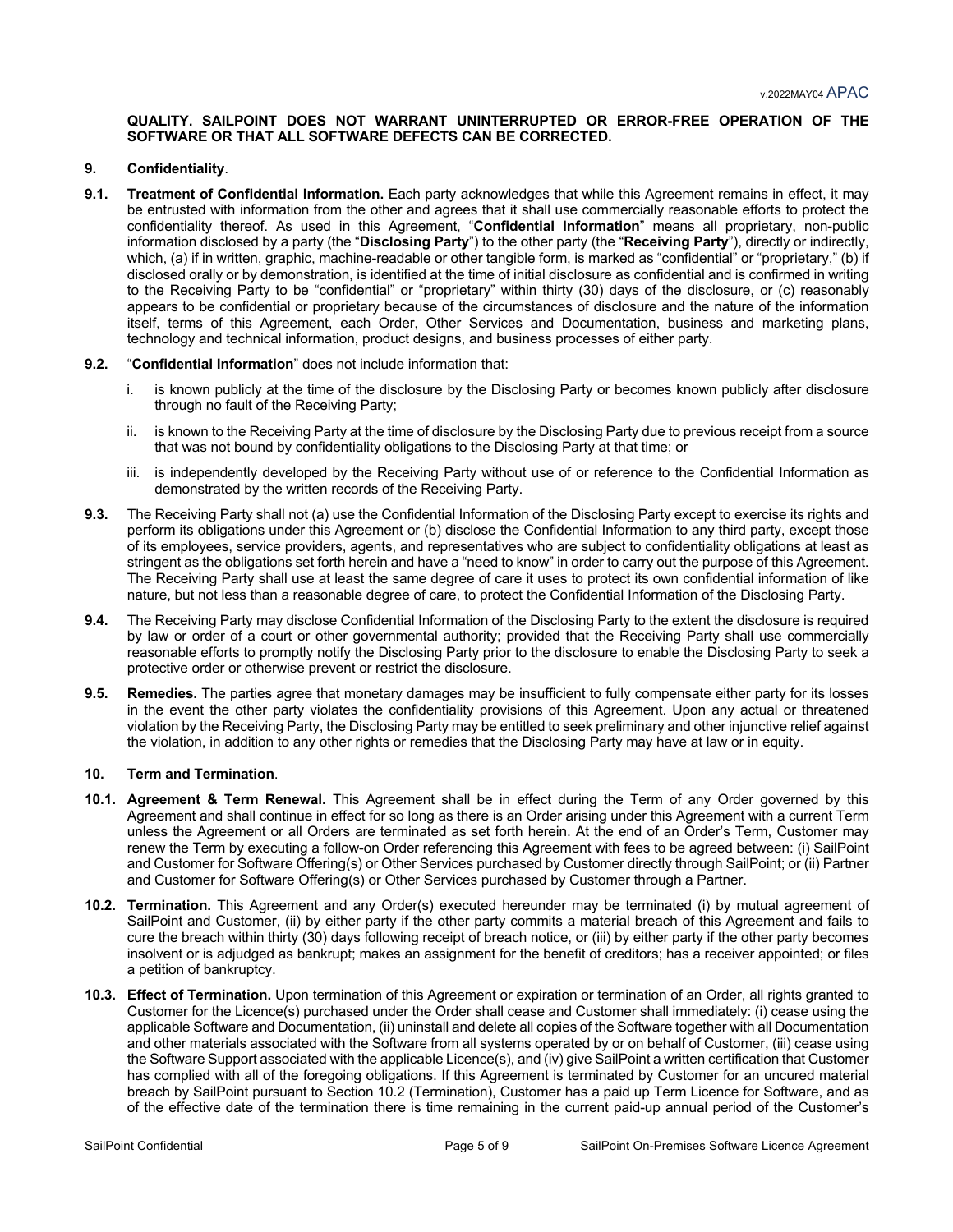current Term and/or for separately purchased upgraded Software Support, then SailPoint will refund to Customer a portion of the prepaid fees on a pro-rata basis calculated from the effective date of termination to the end of the paid up annual period. In the event Customer purchased a Perpetual Licence, SailPoint will refund to Customer an amount equal to the pro rata portion of the applicable Perpetual Licence fees calculated from the effective date of the termination using a fiveyear straight-line depreciation from the date of the Customer's original purchase of the Perpetual Licence. Expiration or termination of this Agreement for any reason other than termination by Customer for an uncured material breach by SailPoint pursuant to Section 10.2 (Termination) shall not relieve Customer of the obligation to pay all future amounts due under all current Orders.

**10.4. Survival**. Upon termination of this Agreement, all of the parties' respective rights and obligations hereunder shall cease, except that the sections of the Agreement entitled: "Title and Restrictions", "Payment", "Warranty Disclaimer", Intellectual Property Indemnification", "Limitation of Liability", "Confidentiality", "Effect of Termination", and "General" shall survive the termination.

# **11. Intellectual Property Indemnification**.

- **11.1. Indemnification.** Subject to Section 11.2 (Indemnity Process) below, SailPoint will defend Customer from all claims, demands, suits, or proceedings brought against Customer by a third party alleging that the Software, as provided by SailPoint to Customer under this Agreement, infringes any patent, copyright, or trademark or misappropriates any trade secret of that third party (each, an "**Infringement Claim**"). SailPoint will indemnify Customer for all damages and costs (including reasonable attorneys' fees) finally awarded by a court of competent jurisdiction, authorised arbitral panel, or paid to a third party in accordance with a written settlement agreement signed by SailPoint, in connection with an Infringement Claim. In the event an Infringement Claim is brought, or in SailPoint's reasonable opinion is likely to be brought, SailPoint may, at its option: (a) procure the right to permit Customer to continue use of the Software, (b) replace or modify the Software with a non-infringing alternative having substantially equivalent performance within a reasonable period of time, or (c) if SailPoint determines that neither of the foregoing options are reasonably practicable, terminate the Licence and, if Customer is timely on payments for a Term Licence to the Software, refund any prepaid fees for the infringing Software paid by Customer to SailPoint for the period of time from the date the infringing Software was returned through the end of the paid up portion of the current Term (or if Customer has paid for a Perpetual Licence to the Software, the pro-rata refund shall be based on a five-year straight line depreciation from date of original purchase of the Perpetual Licence to the affected Software through the date of return). Notwithstanding the foregoing, SailPoint shall have no liability for any Infringement Claim of any kind to the extent that it relates to Software or portions or components thereof (i) not supplied by SailPoint, (ii) made in whole or in part in accordance to Customer specifications, (iii) modified by a party other than SailPoint after delivery to Customer, (iv) used in combination with any other product, process, materials, service, or device, if the infringement would have been avoided by the use of the Software without the other product, process, materials, service, or device, or (v) where Customer continues use of the infringing Software following SailPoint's supplying a modified, amended or replacement version of the Software, or (vi) use of the Software other than in accordance with the Documentation and this Agreement. Customer will reimburse SailPoint for any reasonable out of pocket expenses incurred by SailPoint if the cause of the infringement is attributable to Customer's actions as stated in this paragraph. THE INDEMNIFICATION OBLIGATIONS SET FORTH IN THIS SECTION 11.1 ARE CUSTOMER'S EXCLUSIVE REMEDY AND SAILPOINT'S SOLE LIABILITY WITH RESPECT TO SAILPOINT'S INFRINGEMENT OR MISAPPROPRIATION OF THIRD-PARTY INTELLECTUAL PROPERTY RIGHTS OF ANY KIND.
- **11.2. Indemnity Process.** With respect to claims for indemnification pursuant to Section 11.1 (Indemnification) above, Customer must (a) promptly notify SailPoint of the claim (provided that any failure to provide prompt written notice will only relieve the SailPoint of its obligations to the extent its ability to defend the claim is materially prejudiced by the failure), (b) give SailPoint sole control of the defence and settlement of the claim (provided that SailPoint shall not consent to entry of any judgment or admission of any liability of Customer without the prior written approval of Customer), and (c) provide reasonable assistance, cooperation, and required information with respect to the defence and settlement of the claim, at SailPoint's expense. At its own expense, Customer may retain separate counsel to advise it regarding the defence or settlement of the claim.

#### **12. Limitation of Liability**.

**12.1. Liability Limit.** TO THE MAXIMUM EXTENT PERMITTED BY APPLICABLE LAW, IN NO EVENT SHALL EACH PARTY'S AGGREGATE LIABILITY ARISING OUT OF OR RELATING TO THE SOFTWARE, LICENCE OR THE SOFTWARE SUPPORT PROVIDED PURSUANT TO THIS AGREEMENT EXCEED THE LICENCE FEES PAID AND/OR PAYABLE BY CUSTOMER TO SAILPOINT UNDER THE ORDER GIVING RISE TO THE CLAIM FOR THE 12 MONTHS PRECEDING THE EVENT GIVING RISE TO THE CLAIM. FOR OTHER SERVICES, IN NO EVENT SHALL EACH PARTY'S AGGREGATE LIABILITY EXCEED THE AMOUNT OF FEES PAID AND/OR PAYABLE FOR THE OTHER SERVICES BY CUSTOMER TO SAILPOINT UNDER THE ORDER GIVING RISE TO THE CLAIM FOR THE 12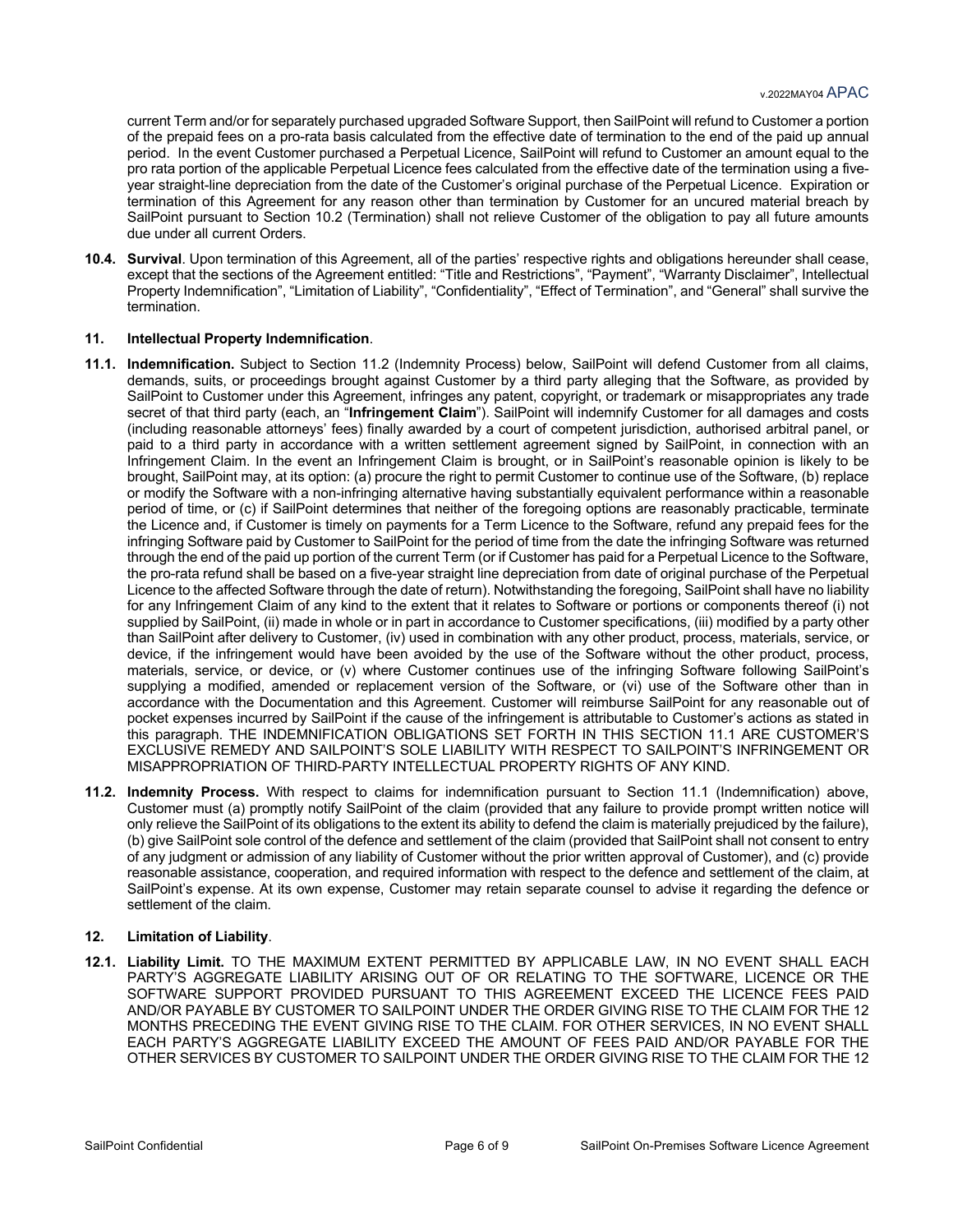MONTHS PRECEDING THE EVENT GIVING RISE TO THE CLAIM. NOTWITHSTANDING THE LIMITATIONS SET FORTH IN THIS SECTION 12.1, NEITHER PARTY EXCLUDES OR LIMITS ITS LIABILITY FOR:

- a. EITHER PARTY'S INDEMNIFICATION OBLIGATIONS SET FORTH IN SECTION 11 (INTELLECTUAL PROPERTY INDEMNIFICATION);
- b. DAMAGES FOR DEATH, BODILY INJURY OR DAMAGE TO TANGIBLE PROPERTY CAUSED BY EITHER PARTY'S NEGLIGENCE;
- c. DAMAGES RESULTING FROM EITHER PARTY'S GROSS NEGLIGENCE, WILLFUL MISCONDUCT, OR FRAUD;
- d. A PARTY'S MISAPPROPRIATION OR INFRINGEMENT OF THE OTHER PARTY'S INTELLECTUAL PROPERTY RIGHTS OR OTHER UNAUTHORISED USE OF THE OTHER PARTY'S TECHNOLOGY OR INTELLECTUAL PROPERTY RIGHTS;
- e. DAMAGES RESULTING FROM EITHER PARTY'S BREACH OF SECTION 9 (CONFIDENTIALITY); OR
- f. CUSTOMER'S PAYMENT OBLIGATIONS.
- **12.2. Consequential Damages.** FURTHERMORE, TO THE MAXIMUM EXTENT PERMITTED BY APPLICABLE LAW, IN NO EVENT SHALL EITHER PARTY OR ITS LICENSORS BE LIABLE FOR ANY SPECIAL, INCIDENTAL, PUNITIVE, EXEMPLARY, INDIRECT, RELIANCE OR CONSEQUENTIAL DAMAGES (INCLUDING, WITHOUT LIMITATION, DAMAGES FOR LOSS OF BUSINESS, LOSS OF PROFITS, BUSINESS INTERRUPTION, LOSS OF DATA, LOST SAVINGS OR OTHER SIMILAR PECUNIARY LOSS) WHETHER ARISING FROM CONTRACT, TORT, OR ANY OTHER THEORY OF LIABILITY EVEN IF THE PARTY KNEW OR SHOULD HAVE KNOWN OF THE POSSIBILITY OF THE DAMAGES. NOTWITHSTANDING THE IMMEDIATELY PRECEDING SENTENCE, THE FOLLOWING SHALL BE EXCLUDED FROM THE LIMITATIONS SET FORTH IN THIS SECTION 12.2:
	- a. DAMAGES FOR DEATH, BODILY INJURY OR DAMAGE TO TANGIBLE PROPERTY CAUSED BY EITHER PARTY'S NEGLIGENCE;
	- b. DAMAGES RESULTING FROM EITHER PARTY'S GROSS NEGLIGENCE, WILLFUL MISCONDUCT, OR FRAUD;
	- c. A PARTY'S MISAPPROPRIATION OR INFRINGEMENT OF THE OTHER PARTY'S INTELLECTUAL PROPERTY RIGHTS OR OTHER UNAUTHORISED USE OF THE OTHER PARTY'S TECHNOLOGY OR INTELLECTUAL PROPERTY RIGHTS; AND
	- d. DAMAGES RESULTING FROM EITHER PARTY'S BREACH OF SECTION 9 (CONFIDENTIALITY).
- **12.3. Acknowledgment**. THE LIMITATION OF LIABILITY AND EXCLUSION OF CERTAIN DAMAGES STATED HEREIN WILL APPLY REGARDLESS OF THE FAILURE OF ESSENTIAL PURPOSE OF ANY REMEDY. BOTH PARTIES HEREUNDER SPECIFICALLY ACKNOWLEDGE THAT THE LIMITATIONS OF LIABILITY AND EXCLUSION OF CERTAIN DAMAGES STATED HEREIN ARE REFLECTED IN THE PRICING AND BUT FOR THE LIMITATIONS AND EXCLUSIONS, SAILPOINT WOULD NOT HAVE MADE THE OTHER SERVICES AVAILABLE TO CUSTOMER.

# **13. General**

- **13.1. Regulatory/Export Compliance.** Customer acknowledges and agrees that the Software is subject to the export control laws, rules, regulations, restrictions and national security controls of the United States and other applicable foreign agencies (the **"Export Controls"**), and agrees not to export or re-export, or allow the export or re-export of the Software or any copy or portion thereof in violation of the Export Controls. Customer hereby represents that (i) Customer is not an entity or person to which shipment of Software is prohibited by the Export Controls; and (ii) Customer will not export, reexport or otherwise transfer the Software to (a) any country subject to a United States trade embargo, (b) a national or resident of any country subject to a United States trade embargo, (c) any person or entity to which shipment of Software is prohibited by the Export Controls, or (d) anyone who is engaged in activities related to the design, development, production, or use of nuclear materials, nuclear facilities, nuclear weapons, missiles or chemical or biological weapons.
- **13.2. Anti-Bribery/Corruption.** Neither party (a) has received or been offered any illegal or improper bribe, kickback, payment, gift, or thing of value from an employee or agent of the other party in connection with this Agreement or (b) has made, paid, given, or agreed to make, pay, or give any bribe, kickback, payment, gift, or thing of value to any foreign government official or other person in violation of applicable laws related to the prevention of corruption, including the U.S. Foreign Corrupt Practices Act of 1977, as amended ("**Anti-Corruption Laws**") in connection with this Agreement Both parties agree to comply with Anti-Corruption Laws in relation to this Agreement. If either party learns of any violation of the foregoing restriction, the party will use reasonable efforts to promptly notify the other party.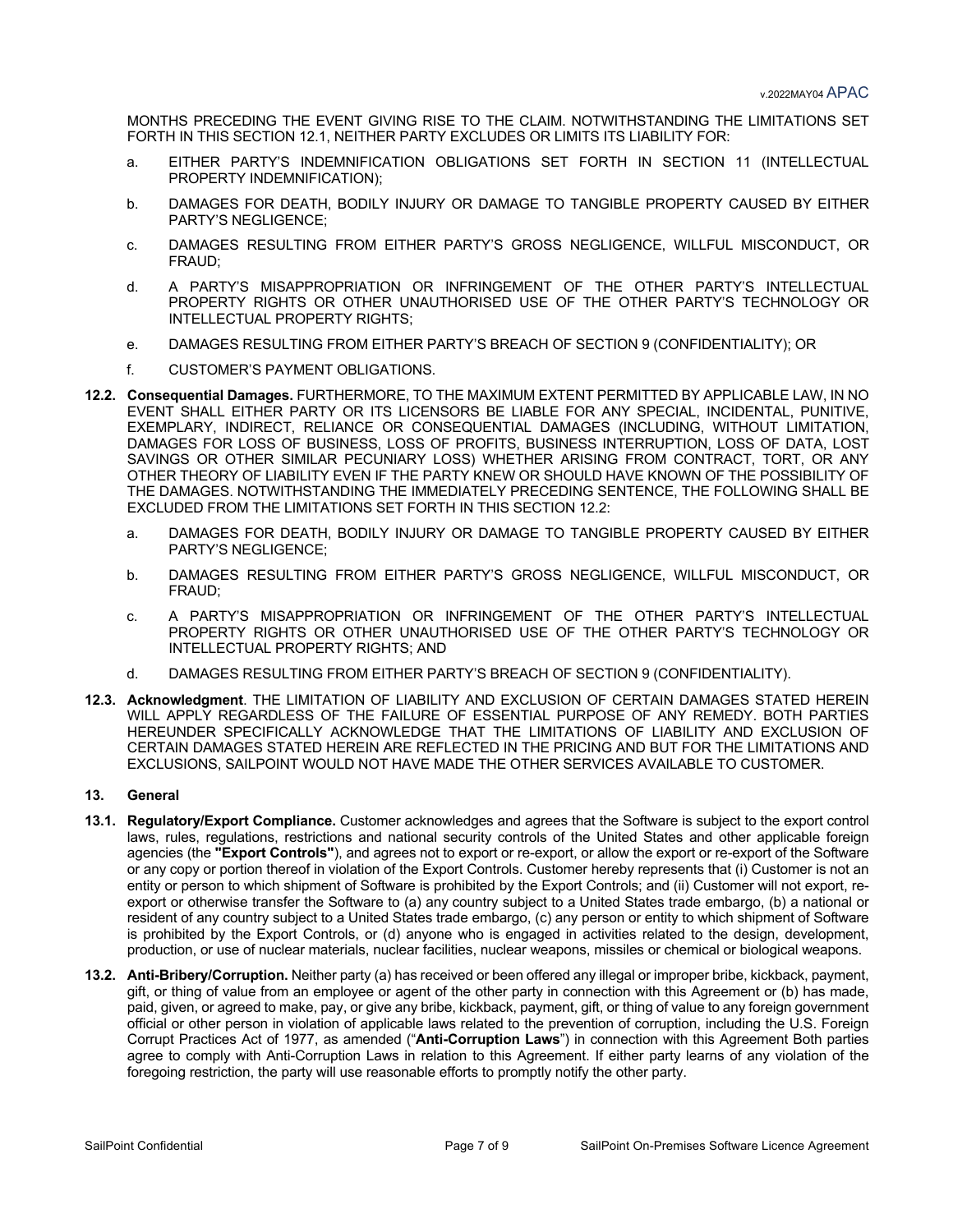- **13.3. Data Protection.** SailPoint stores Customer business information, including business contact information (employee name, title, email, phone number, address, manager, role, etc. for the Customer personnel who interact directly with SailPoint), contract details (copies of fully executed agreements and summary details such as products and services purchased, contract effective date and renewal dates, amounts, etc.) and information about the Customer IT environment managed by the Services (Software version and related operating system, application server, web server, database, hardware specifications, etc.). This Customer business information is stored in a database that physically resides in the United States but is accessible to certain SailPoint personnel (access is granted by role on a least privileged access/ need to know basis) from locations within and outside of the United States. Other than the foregoing, SailPoint does not require (and Customer shall not provide to SailPoint) sensitive or personal data of the Customer or any its employees or sponsors for the purposes of SailPoint providing the Services to the Customer and SailPoint shall ensure at all times that it complies with all applicable data protection laws in relation to Customer data, as required for the purposes of this Agreement. Notwithstanding the foregoing, and without prejudice to the same, in the event that Customer requires SailPoint to process data on its behalf, the parties shall put in place appropriate agreements to provide for the same and which are required and subject to the then-applicable data protection laws.
- **13.4. Severability.** Should any provision of this Agreement be invalid, ineffective, or unenforceable, under present or future laws, the remainder of the provisions shall remain in full force and effect and shall in no way be affected, impaired or invalidated.
- **13.5. Notice.** Except as otherwise expressly permitted in this Agreement, notices under this Agreement shall be in writing and shall be deemed to have been given (a) five (5) business days after mailing if sent by registered or certified U.S. mail, (b) when personally delivered, or (c) one (1) business day after deposit for overnight delivery with a recognised courier for U.S. deliveries (or three (3) business days for international deliveries).
- **13.6. Assignment.** Neither party shall assign this Agreement or any of its rights or obligations hereunder without the prior written consent of the other party, which consent shall not be unreasonably withheld or delayed. Notwithstanding the foregoing, (a) either party may assign this Agreement to any party that acquires all or substantially all of its related business by merger, sale of stock or assets, or a similar transaction, and (b) SailPoint may subcontract its obligations hereunder to a third party, provided that SailPoint shall remain liable for any breach thereof.
- **13.7. Entire Agreement.** This Agreement together with the documents incorporated hereto by reference, constitute the entire agreement between the parties on the subject matter hereof and supersede all previous oral and written communications, representations, understandings and agreements by the parties concerning the subject matter of this Agreement. Customer agrees that its purchase of the Software is neither contingent upon the delivery of any future functionality or features nor dependent upon any oral or written public comments made by SailPoint with respect to future functionality or features. No terms, provisions or conditions contained in any purchase order, sales confirmation, or other business form or announcement that either party may use in connection with the transactions contemplated by this Agreement will have any effect on the rights or obligations of the parties under, or otherwise modify, this Agreement. This includes but is not limited to any terms (including those requiring SailPoint's payment of fees to a third party) that are presented to SailPoint by or on behalf of Customer as part of Customer's vendor registration, invoicing, or other similar process, even if SailPoint has accepted the terms as a technical matter or continued to act after being presented with them to facilitate Customer's payment or otherwise. If there is any conflict between the terms of this Agreement and any Order or similar ordering document with a Partner, the terms of this Agreement shall control unless SailPoint and Customer expressly agree otherwise in the applicable Order or other document signed by both parties by specific reference to the section(s) of this Agreement that are intended to be modified. No modification, amendment, or waiver of any provision of this Agreement will be effective unless in writing and signed by authorised representatives of both parties hereto. Any failure to enforce any provision of this Agreement shall not constitute a waiver thereof or of any other provision and a waiver of any breach of this Agreement shall not constitute a waiver of any other or subsequent breach.
- **13.8. Governing Law.** Where the address of the Customer is in any of the following countries, then the laws of such country (and state, when specified) shall apply to this Agreement or Order, as the case may be: New South Wales, Australia; Hong Kong SAR; New Zealand; Singapore; and Taiwan. Where such address is in any other country, this Agreement or any Order, as applicable, will be governed by and construed in accordance with the laws of State of New York, United States of America. In any event, the United Nations Convention on Contracts for the International Sale of Goods shall not apply. Where the address of the Customer is in any of the following countries, then all rights, duties, and obligations under this Agreement or such Order will be brought before and are subject to the exclusive jurisdiction of the following courts of competent jurisdiction: New South Wales, Australia; Hong Kong SAR; New Zealand; Singapore; and Taiwan. Where such address is in any other country, then all rights, duties, and obligations under this Agreement or such Order will be brought before and are subject to the exclusive jurisdiction of the courts of the State of New York, United States of America. In any court action at law or equity, which is brought by one of the parties to enforce or interpret the provisions of this Agreement, the prevailing party will be entitled to reasonable attorneys' fees, in addition to any other relief to which that party may be entitled.
- **13.9. Injunctive Relief; Attorney Fees.** Each party acknowledges and agrees that in the event of a material breach of this Agreement, including but not limited to, a breach of the "Title and Restrictions" or "Confidentiality" sections of this